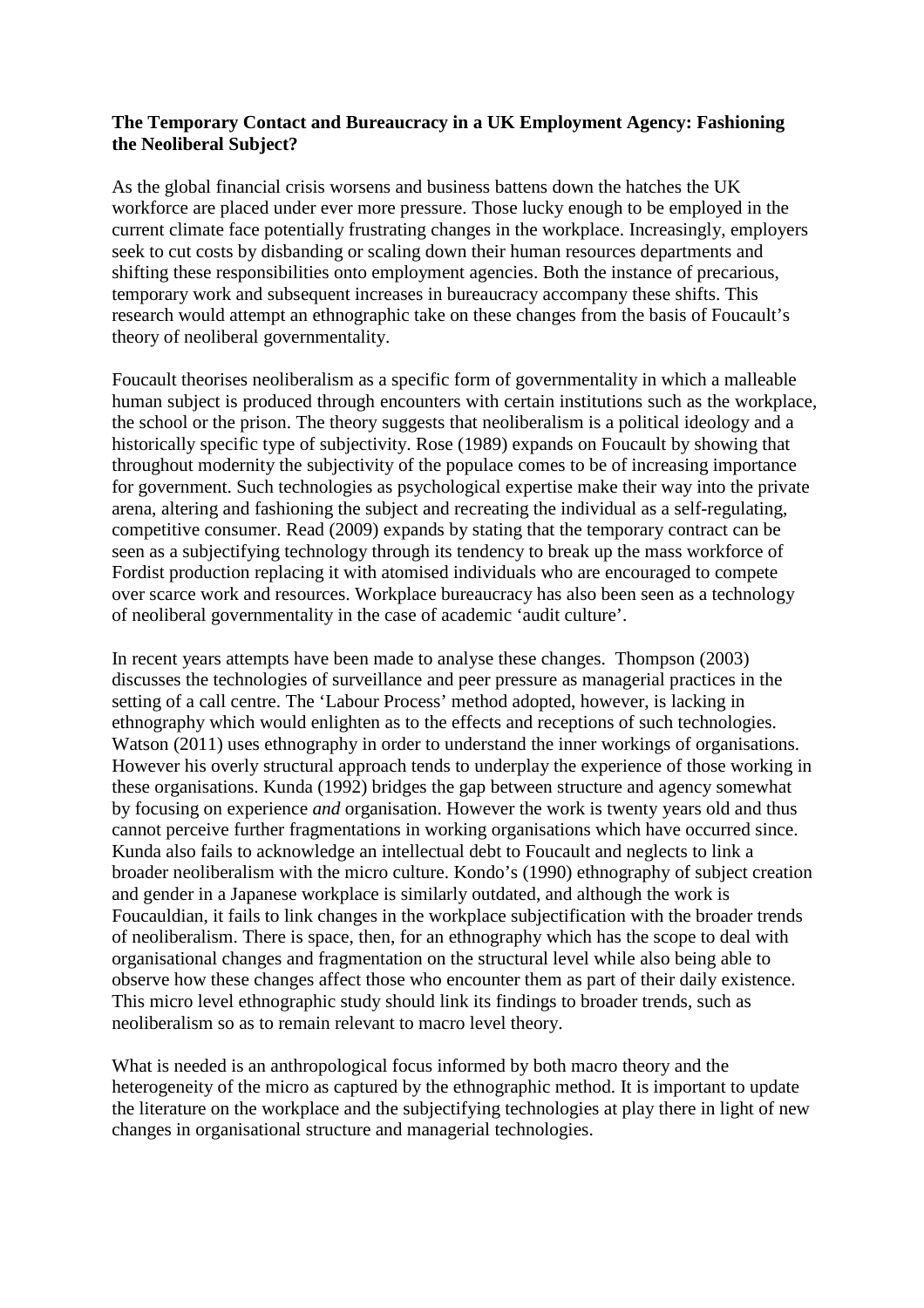Anthropologists have examined the workplace using the theory of neoliberal subject production: for call centre workers (Winiecki, 2007); for how the governance of the subject is enacted through the 'anticipation of harm' in road-building projects in Peru (Knox and Harvey, 2011) and in Suzhi discourse in China (Hairong, 2003). But there has yet to be a study which looks at the technologies of the temporary contract and bureaucracy as aspects of neoliberal subject creation. I propose to achieve this through an organisational study which examines both the structural and the experiential elements of a contemporary employment agency, allowing us to understand both the type of subject being produced and the specific nature of the institution which utilises the technologies of this production. I follow Kunda in this approach and hope to utilise the benefits of sustained ethnographic research in order to chart both the organisational structure of such an agency and the differential experience of those involved in it.

Kipnis argues that anthropologists have reified and overused the term neoliberalism. When seen as an all-encompassing era or epoch 'neoliberalism' can disguise more than it discloses by obscuring the heterogeneity of the social world. The theory of neoliberal governmentality has the same potential pitfalls. However, the theory has the ability to reach between the macro and micro due to its concern with human subjectivity. In response to the potential problems with use of the macro in anthropological research, I suggest an ethnographic approach which follows on from the work on development by Obeid, who uses ethnography to show how the discourses of development are appropriated differently in whatever setting they are encountered and that often their effects are different form those originally intended. I intend to avoid simply assuming the relevance or irrelevance of macro theory, and instead use macro-level theory as an entry point to the heterogeneous micro-level phenomena of the social world. The theory of neoliberal governmentality shall be viewed pragmatically as a starting block for thinking critically about contemporary UK working conditions. We may ask: what type of subject is being produced through these technologies and is the theoretical formulation of neoliberalism a relevant one?

The ethnographic research will be an organisational and experiential study of a temporary employment agency which operates as an outsourced human resources department. As mentioned, ethnographic appraisals of organisations are somewhat outdated in that they struggle to deal with the fragmentation inherent in the post-Fordist neoliberal workplace. Both Kunda (1992) and Wright (1994) deal with an organisation and its culture as a whole, thus failing to capture this fragmentation. To overcome this I shall use a multi-sited approach, which is able to chart disjointed organisational structures through its emphasis on relations and associations across two or more sites. I intend, initially, to begin with semi-structured interviewing, snowballing and participant observation with temporary workers themselves. Sustained ethnographic research should yield opportunities to better understand their experience of and encounters with the technologies of the temporary contract and bureaucracy. From here I hope to follow the chain of command from the temporary workers themselves to those involved in their employment, recording the structure of the organisation as I go, in order to chronicle differential receptions to and permeations of these subjectifying technologies in potentially disparate locations. Problems over payment and general problems at work will offer the opportunity to observe this procedural structure in action.

There may be some trouble finding an agency or company which would allow this type of research. However there has been preliminary contact with such an organisation in Cumbria and of course an ethical and confidential approach are, and will be, assured. Preliminary interviews, therefore, could be carried out straight away. It is expected that this study would